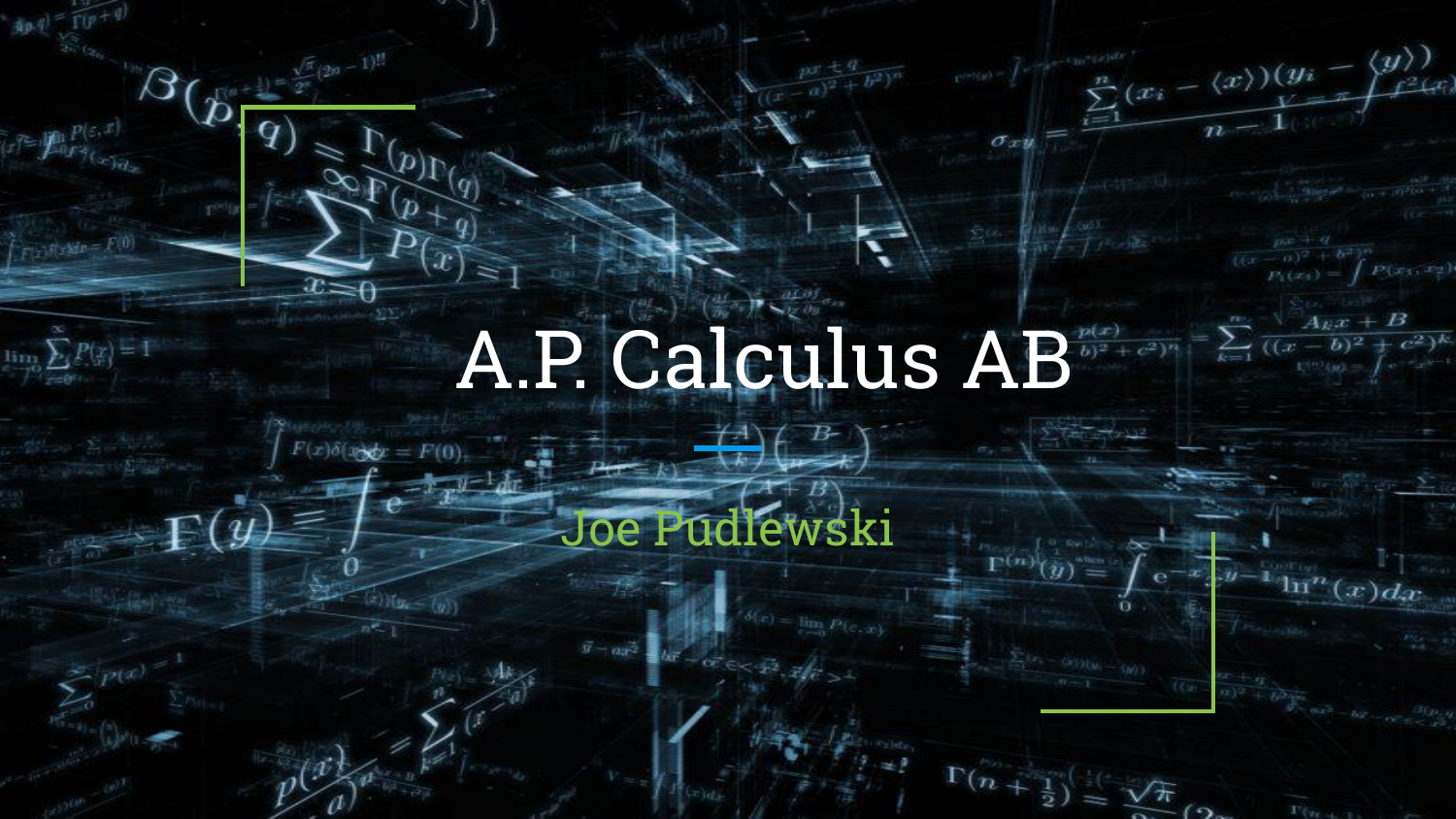#### **Topics**

- **Limits and Continuity**
- **Derivatives**
- Applications of Derivatives
- 4. Definite Integrals
- 5. Differential Equations
- 6. Applications of Definite Integrals

POST AP Exam

- Advanced Integration Methods
- **Sequences**
- **Polar Functions**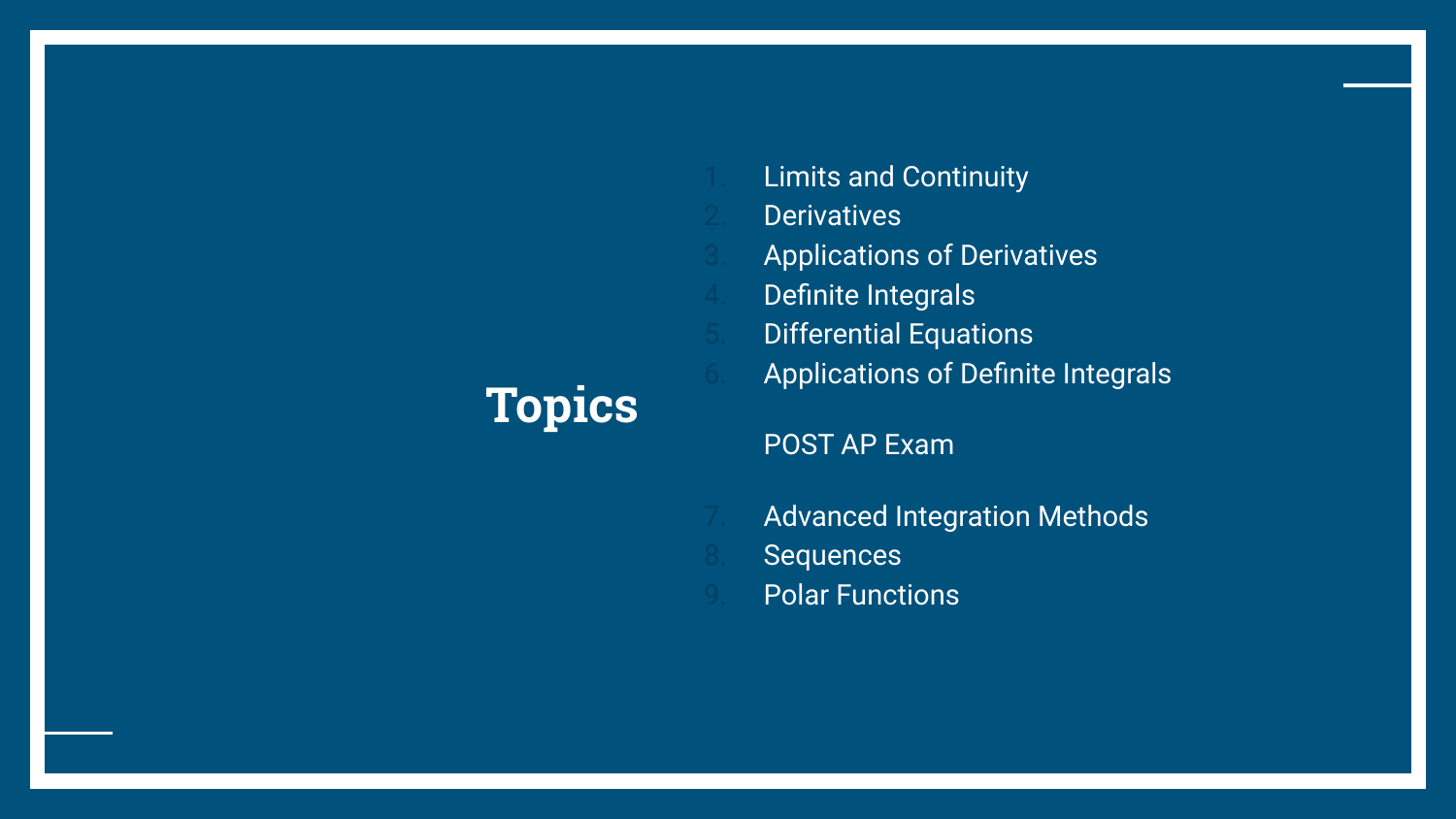## Grading

- Homework (10%)
	- Graded primarily on effort
	- Albert io Wednesdays
- Participation (10%)
	- Attendance matters
- Review Sheets (10%)
	- Due Fridays unlimited "checks"
- Quizzes (20%)
	- Varying length, can be unannounced or announced
	- Test Corrections
- Tests (50%)
	- Assessments follow every chapter of instruction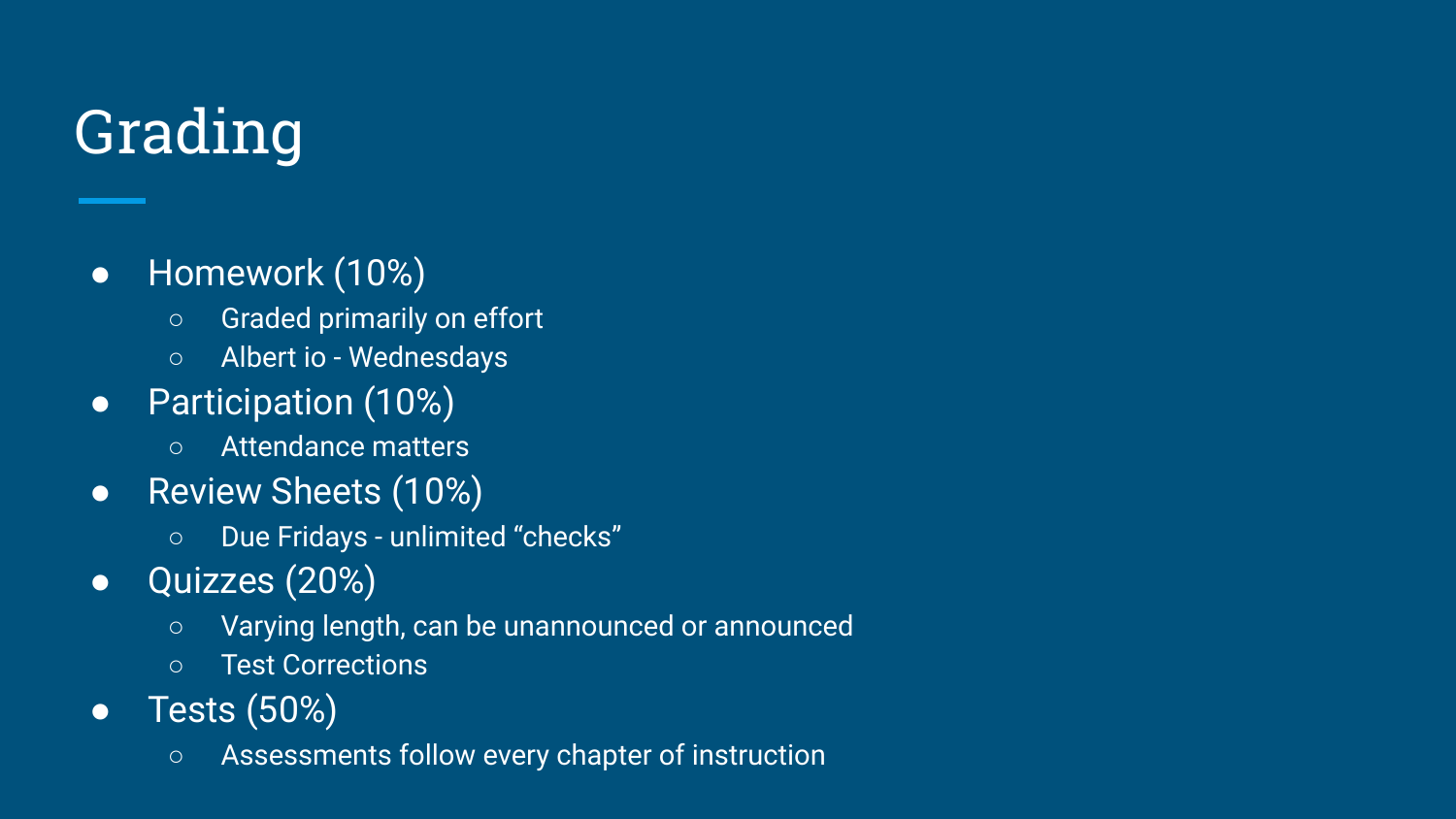#### A.P. Calculus AB Examination

The exam is 3 hours and 15 minutes long and has two sections — multiple choice and free-response. A graphing calculator is required for parts of the exam (see below). You may not take both the Calculus AB and Calculus BC exams within the same year.

**Section I: Multiple Choice** | 45 Questions | 1 hour and 45 minutes | 50% of Final Exam Score

- **Part A** 30 questions | 60 minutes (calculator not permitted)
- **Part B** − 15 questions | 45 minutes (graphing calculator required)

**Section II: Free-Response** | 6 Questions | 1 hour and 30 minutes | 50% of Final Exam Score

- **Part A**  $-$  2 problems | 30 minutes (graphing calculator required)
- **Part B** 4 problems | 60 minutes (calculator not permitted)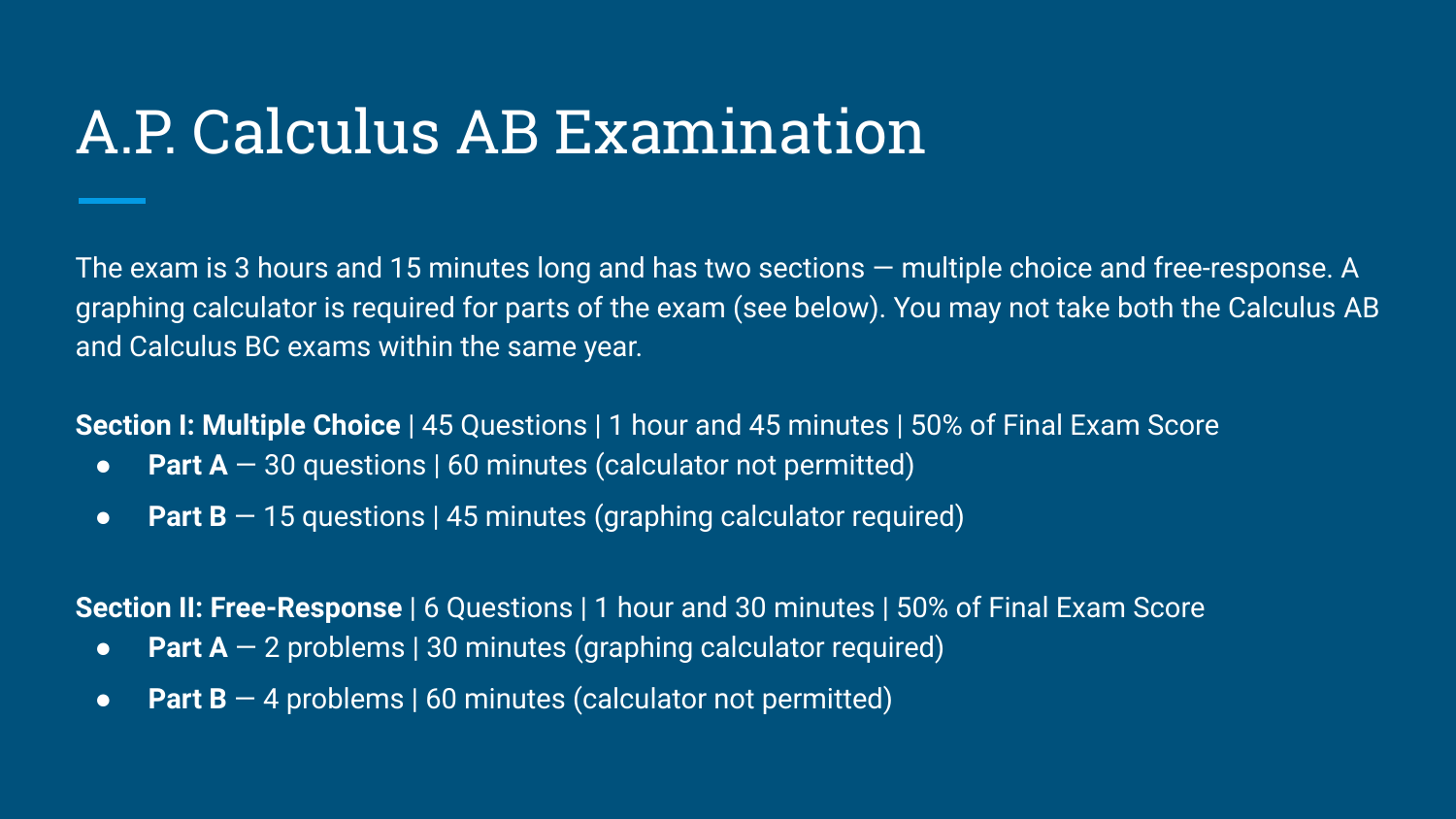## Summer Assignment

8 Small assignments Early assignments based on reading of articles

Late assignments based on math problems

All assignments are found on "Mr. P's Math Corner"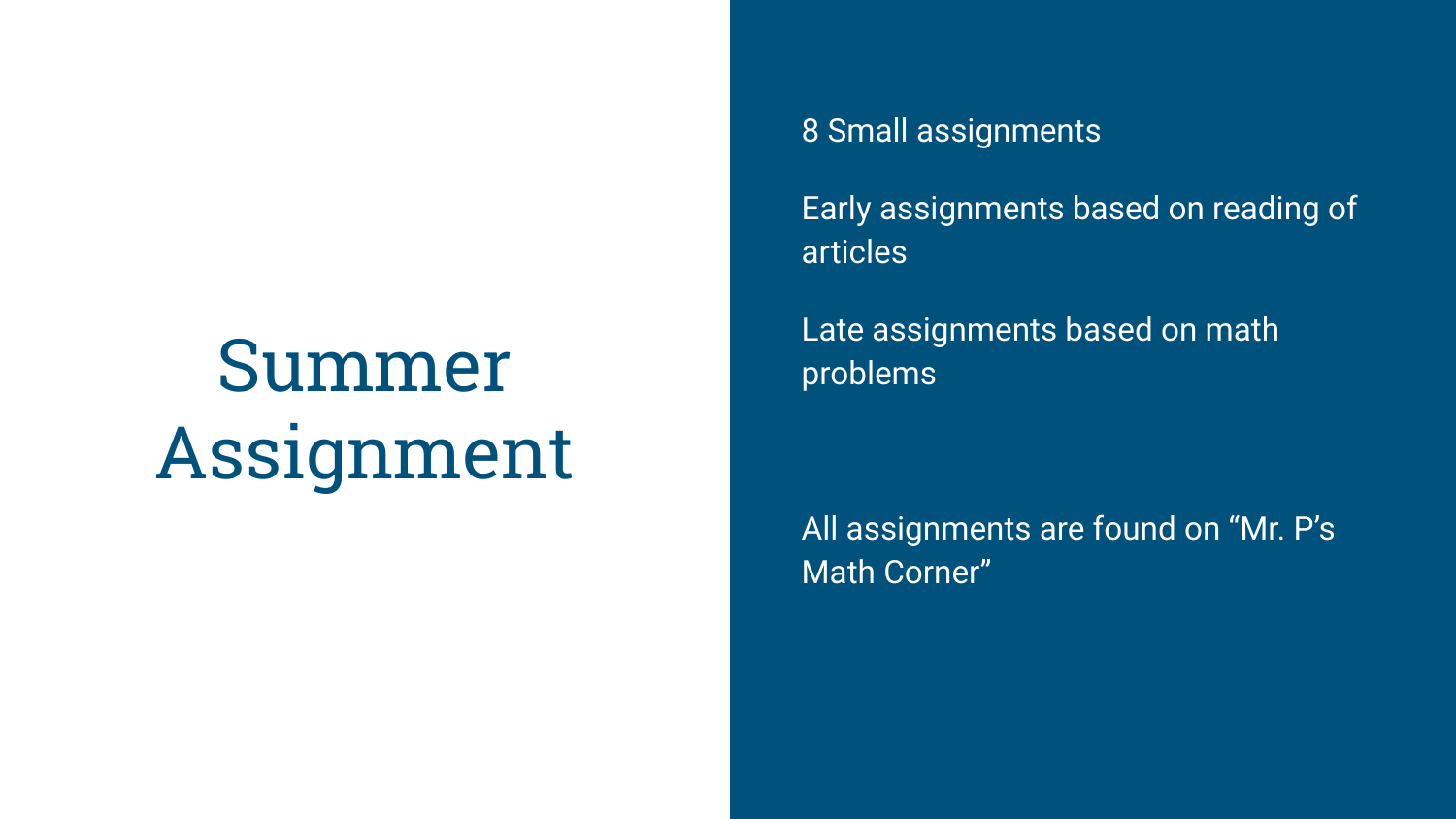### **Materials**

- Mechanical Pencils
- Fine Point Pens blue or black (I love Zebra F-301 pens myself)
- TI-Nspire CAS CX graphing calculator. It is very important it says CAS. The CX is not important.
- 2"binder
- **•** Dividers
	- Notes
	- Homework
	- Quizzes
	- Review Sheets
- Graph paper
- Internet Access to watch math videos / USB drive to download videos